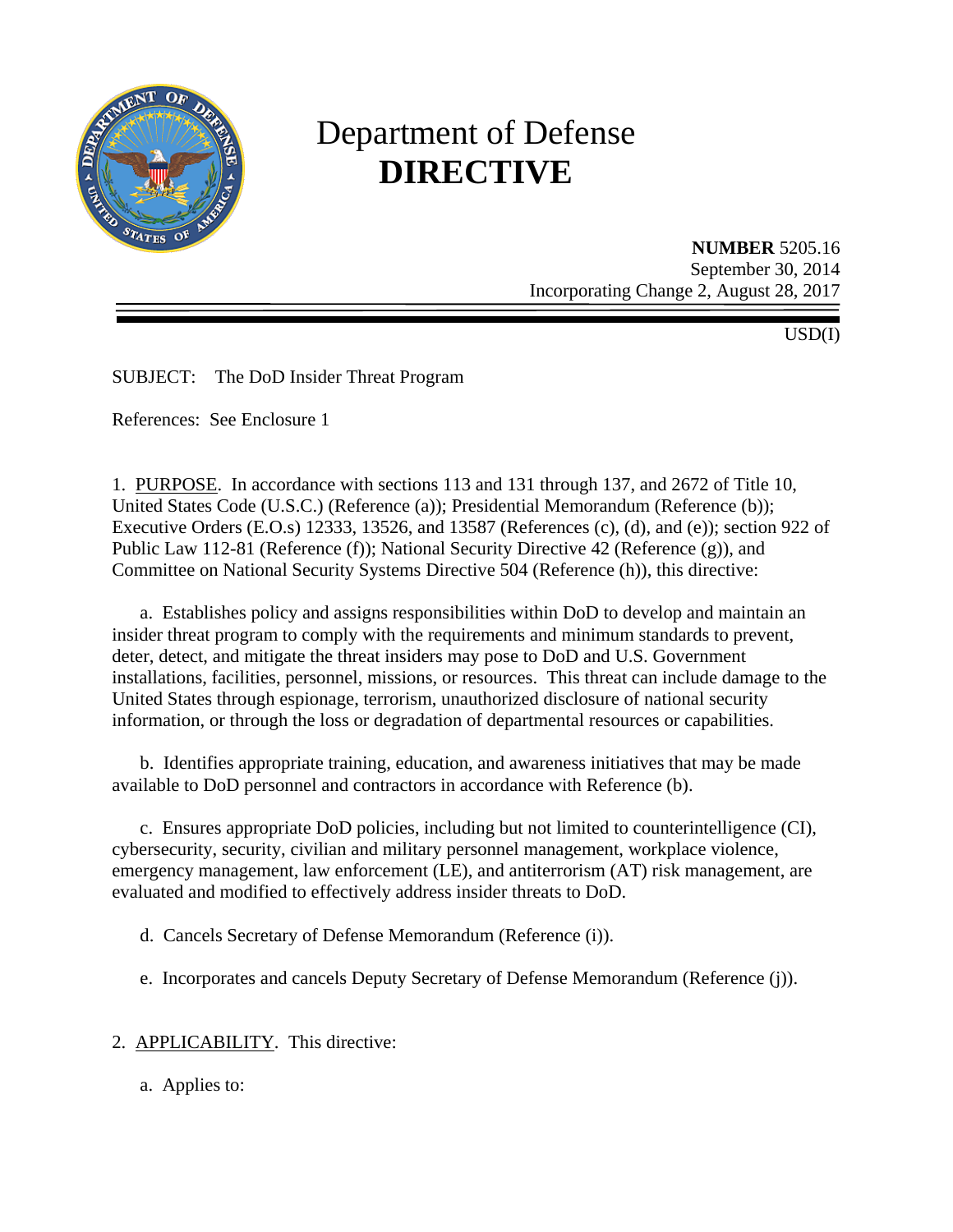(1) OSD, the Military Departments, the Office of the Chairman of the Joint Chiefs of Staff and the Joint Staff, the Combatant Commands, the Office of the Inspector General of the Department of Defense, the Defense Agencies, the DoD Field Activities, and all other organizational entities within DoD (referred to collectively in this directive as the "DoD Components").

 (2) Contractors and other non-DoD entities that have authorized access to DoD resources as required by their contract or agreement and who meet the definition of insider as set forth in the definitions section of this directive.

 (3) Individuals who volunteer and donate their services to the DoD Components, including non-appropriated fund instrumentalities, pursuant to DoD Instruction (DoDI) 1100.21 (Reference (k)) and who meet the definition of insider as set forth in the definitions section of this directive.

b. Will not alter or supersede:

(1) The existing authorities and policies of the Director of National Intelligence regarding the protection of sensitive compartmented information and special access programs for intelligence as directed by Reference (c) and other laws and regulations.

(2) Existing statutes, E.O.s, and DoD policy issuances governing access to or dissemination of LE, LE sensitive, or classified LE information.

(3) Existing suspicious activity reporting and dissemination requirements as outlined in DoDI 2000.26 (Reference (l)).

3. POLICY. It is DoD policy that:

a. DoD will implement the National Insider Threat Policy and Minimum Standards for Executive Branch Insider Threat Programs in accordance with References (b), (e), (f), and (h).

 b. The threat that an insider may do harm to the security of the United States requires the integration and synchronization of programs across the Department. This threat can include damage to the United States through espionage, terrorism, unauthorized disclosure of national security information, or through the loss or degradation of resources or capabilities.

c. Through an integrated capability to monitor and audit information for insider threat detection and mitigation, the DoD Insider Threat Program will gather, integrate, review, assess, and respond to information derived from CI, security, cybersecurity, civilian and military personnel management, workplace violence, AT risk management, LE, the monitoring of user activity on DoD information networks, and other sources as necessary and appropriate to identify, mitigate, and counter insider threats.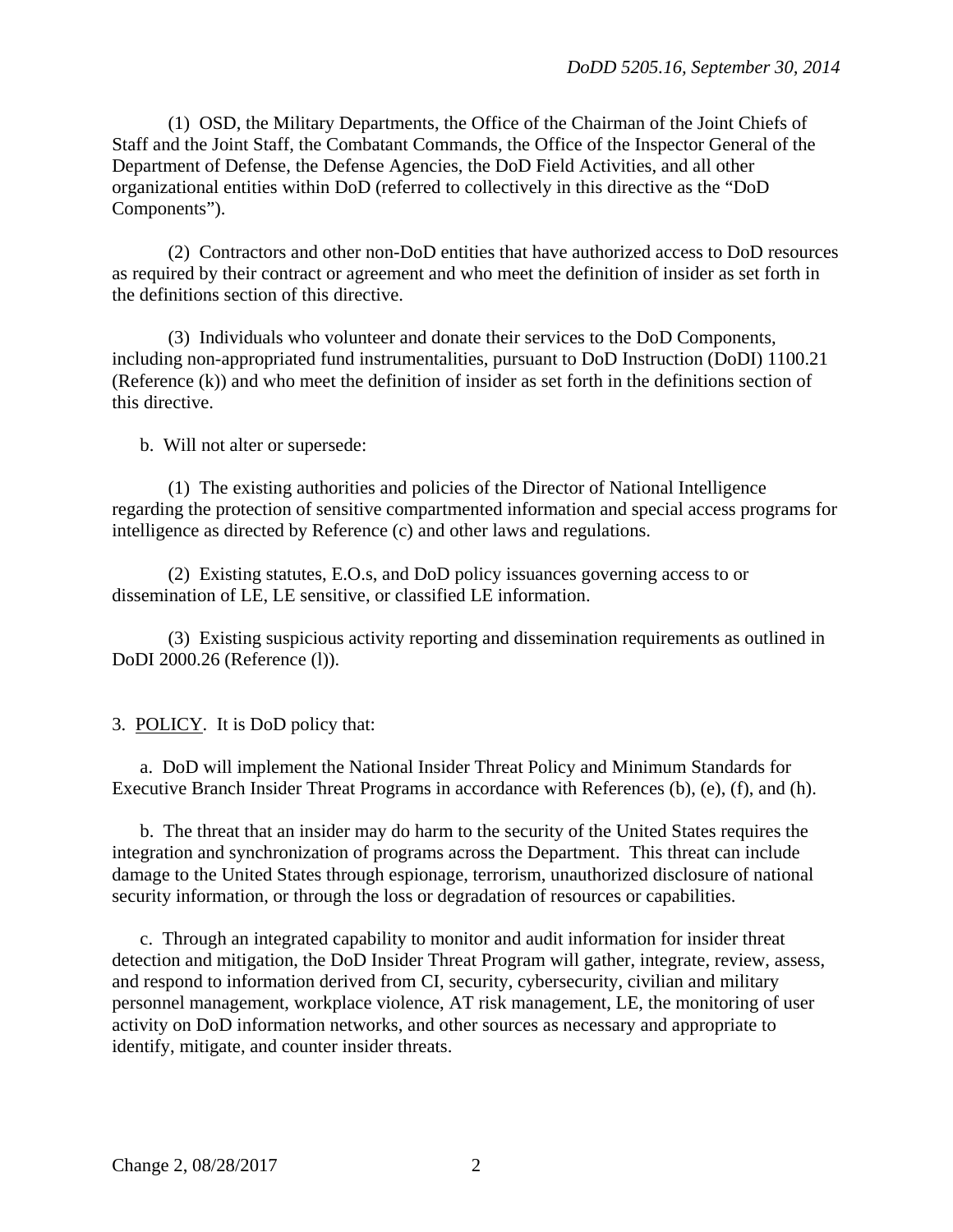d**.** Appropriate training, education, and awareness of the insider threat will be provided to DoD military and civilian personnel, DoD contractors, and volunteers who have access to DoD resources.

 e. The collection, use, maintenance, and dissemination of information critical to the success of DoD efforts to counter insider threats must comply with all applicable laws and DoD policy issuances, including those regarding whistleblower, civil liberties, and privacy protections.

 (1) Personally identifiable information (PII) for U.S. persons must be handled in accordance with section 552a of Title 5, U.S.C. (also known as "The Privacy Act of 1974" (Reference (m))), DoD Directive (DoDD) 5400.11 (Reference (n)), and DoD 5400.11-R (Reference (o)).

 (2) Defense Intelligence Components will handle U.S. persons' PII in accordance with DoD Manual 5240.01 (Reference (p)).

 (3) Activities related to the insider threat program, including information sharing and collection, will comply with DoDI 1000.29 (Reference (q)).

 (4) Information on individuals and organizations not affiliated with the DoD will not be collected unless allowed pursuant to DoDD 5200.27 (Reference (r)).

 (5) Personally identifiable health information must be handled in accordance with Public Law 104-191 (Reference (s)), parts 160, 162, and 164 of Title 45, Code of Federal Regulations (Reference (t)), DoDI 6490.04 (Reference (u)), DoDI 6490.08 (Reference (v)), DoD 6025.18-R (Reference (w)), and DoD 8580.02-R (Reference (x)).

4. RESPONSIBILITIES. See Enclosure 2.

5. INFORMATION COLLECTIONS REQUIREMENTS. The DoD Insider Threat Program annual progress report and quarterly Key Information Sharing and Safeguarding Indicators questionnaire self-assessment compliance reports, referred to in paragraphs 1e, 5d, 5e, 6e, 6f, 8g, 11f and 11h of Enclosure 2 of this directive, have been assigned report control symbol DD-CIO(A,Q)2561 in accordance with the procedures in Volume 1 of DoD Manual 8910.01 (Reference (y)).

6. RELEASABILITY. **Cleared for public release**. This directive is available on the Directives Division Website at http://www.esd.whs.mil/DD.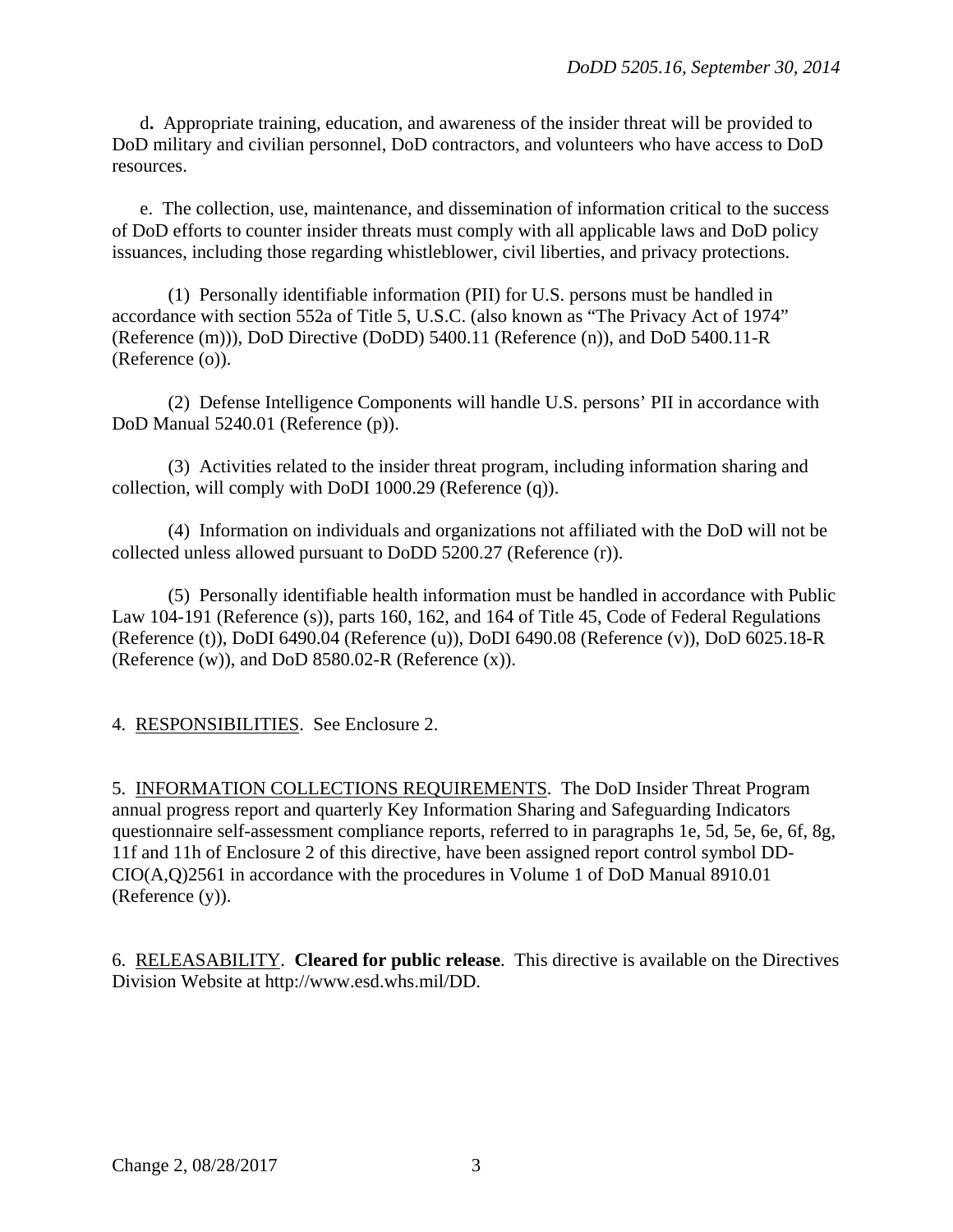7. SUMMARY OF CHANGE 2. The changes to this issuance are administrative and update organizational titles and references for accuracy

8. EFFECTIVE DATE. This directive is effective September 30, 2014.

Robert O. Work Deputy Secretary of Defense

Enclosures

1. References

 2. Responsibilities Glossary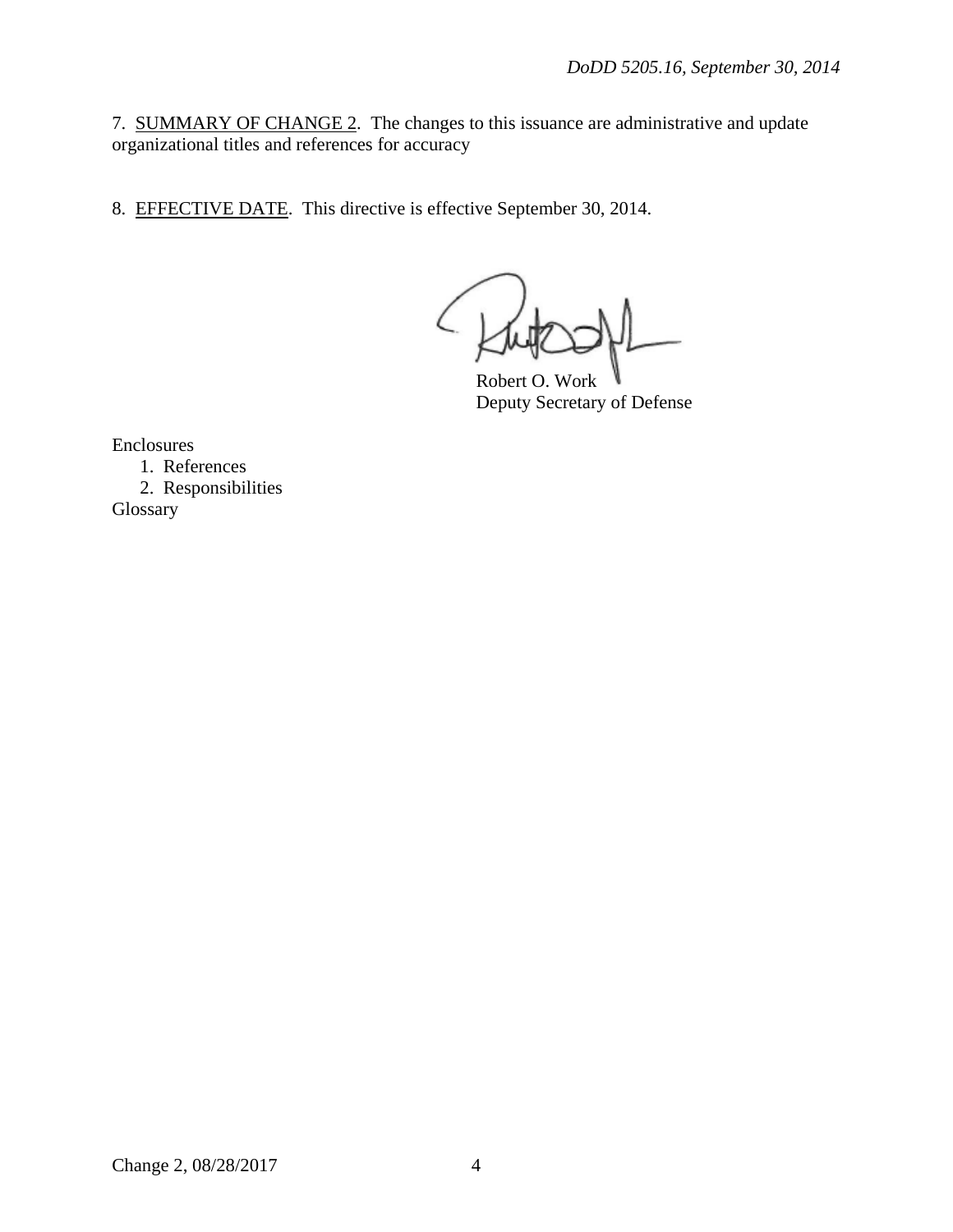# ENCLOSURE 1

## REFERENCES

- (a) Title 10, United States Code
- (b) Presidential Memorandum, "National Insider Threat Policy and Minimum Standards for Executive Branch Insider Threat Programs," November 21, 2012
- (c) Executive Order 12333, "United States Intelligence Activities," December 4, 1981, as amended
- (d) Executive Order 13526, "Classified National Security Information," December 29, 2009
- (e) Executive Order 13587, "Structural Reforms to Improve the Security of Classified Networks and the Responsible Sharing and Safeguarding of Classified Information," October 7, 2011
- (f) Section 922 of Public Law 112-81, "National Defense Authorization Act," December 31, 2011
- Telecommunications and Information Systems," July 5, [1](#page-4-0)990<sup>1</sup> (g) National Security Directive 42, "National Policy for the Security of National Security
- (h) Committee on National Security Systems Directive (CNSSD) No. 504, "Directive on Protecting National Security Systems from Insider Threat," February 4, 2014
- (i) Secretary of Defense Memorandum, "Information Security and Assurance Measures to Mitigate Unauthorized Removal of Information from Classified Networks," February 10, 2011 (hereby cancelled)
- (j) Deputy Secretary of Defense Memorandum, "Appointment of the DoD Senior Official Charged with Overseeing Insider Threat Efforts," September 25, 2013 (hereby cancelled)
- (k) DoD Instruction 1100.21, "Voluntary Services in the Department of Defense," March 11, 2002, as amended
- (l) DoD Instruction 2000.26, "Suspicious Activity Reporting (SAR)," September 23, 2014, as amended
- (m) Section 552a of Title 5, United States Code (also known as "The Privacy Act of 1974")
- (n) DoD Directive 5400.11, "DoD Privacy Program," October 29, 2014
- (o) DoD 5400.11-R, "Department of Defense Privacy Program," May 14, 2007
- (p) DoD Manual 5240.01, "Procedures Governing the Conduct of DoD Intelligence Activities," August 8, 2016
- (q) DoD Instruction 1000.29 "DoD Civil Liberties Program," May 17, 2012, as amended
- (r) DoD Directive 5200.27, "Acquisition of Information Concerning Persons and Organizations not Affiliated with the Department of Defense," January 7, 1980
- (s) Public Law 104-191, "Health Insurance Portability and Accountability Act of 1996," August 21, 1996
- (t) Title 45, Code of Federal Regulations
- (u) DoD Instruction 6490.04, "Mental Health Evaluations of Members of the Military Services," March 4, 2013
- (v) DoD Instruction 6490.08, "Command Notification Requirements to Dispel Stigma in Providing Mental Health Care to Service Members," August 17, 2011
- (w) DoD 6025.18-R, "DoD Health Information Privacy Regulation," January 1, 2003

<span id="page-4-0"></span><sup>&</sup>lt;sup>1</sup> Document is available at http://bushlibrary.tamu.edu/research/pdfs/nsd/nsd42.pdf  $\overline{a}$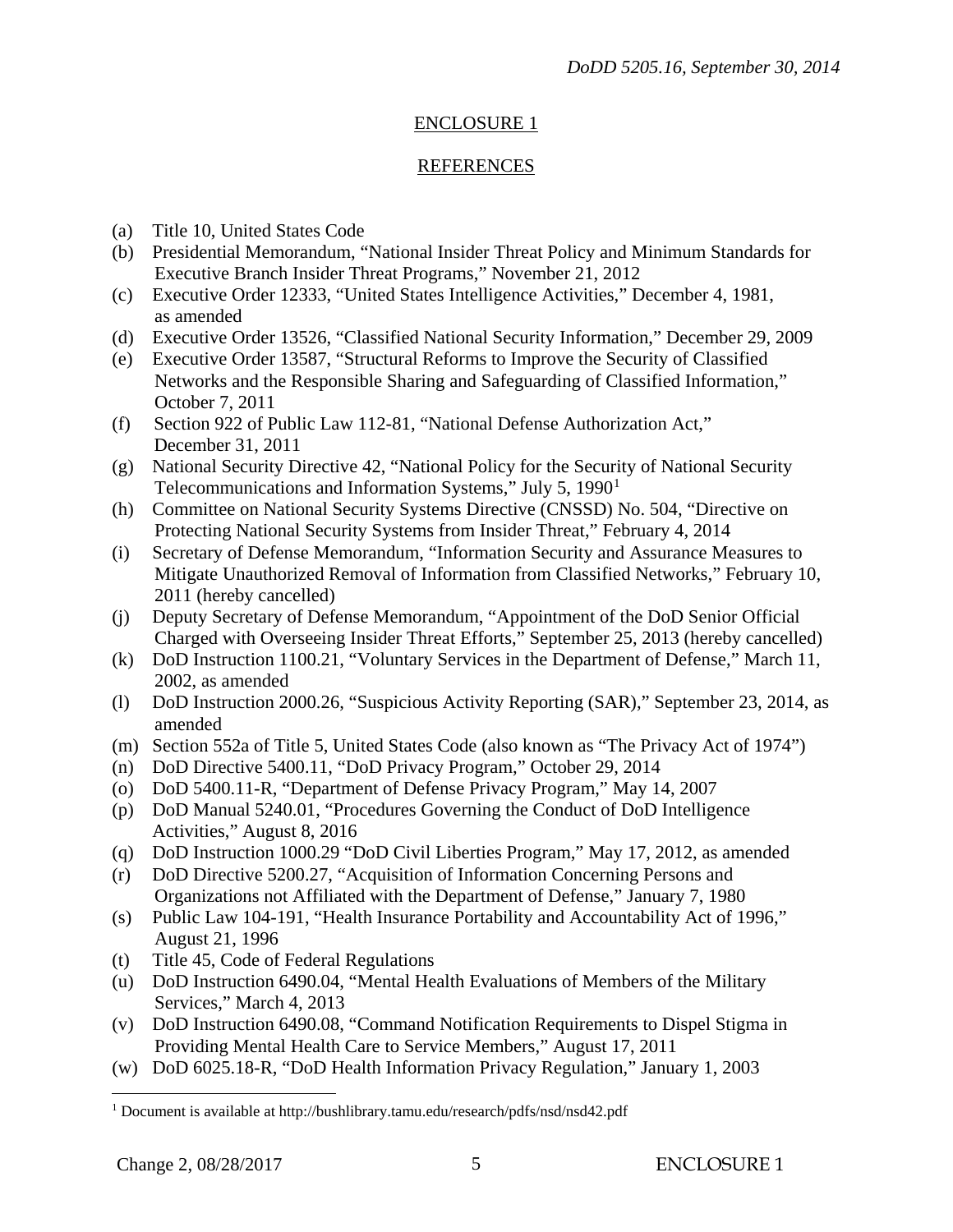- (x) DoD Instruction 8580.02, "Security of Individually Identifiable Health Information in DoD Health Care Programs," August 12, 2015
- (y) DoD Manual 8910.01, Volume 1, "DoD Information Collections Manual: Procedures for DoD Internal Information Collections," June 30, 2014, as amended
- (z) DoD Directive 5143.01, "Under Secretary of Defense for Intelligence (USD(I))," October 24, 2014, as amended
- (aa) DoD Directive 5240.06, "Counterintelligence Awareness and Reporting (CIAR)," May 17, 2011, as amended
- (ab) DoD Instruction 5240.19, "Counterintelligence Support to the Defense Critical Infrastructure Program (DCIP)," January 31, 2014
- (ac) DoD Instruction 5240.26, "Countering Espionage, International Terrorism, and the Counterintelligence (CI) Insider Threat," May 4, 2012, as amended
- (ad) DoD Directive 5240.02, "Counterintelligence (CI)," March 17, 2015
- (ae) DoD Manual 5200.01, Volume 3, "DoD Information Security Program: Protection of Classified Information," February 24, 2012, as amended
- (af) DoD Directive 5200.43, "Management of the Defense Security Enterprise," October 1, 2012, as amended
- (ag) DoD Manual 5200.02, "Procedures for the DoD Personnel Security Program (PSP)," April 3, 2017
- (ah) DoD Directive 5105.21, "Defense Intelligence Agency (DIA)," March 18, 2008
- (ai) DoD Directive 5105.42, "Defense Security Service (DSS)," August 3, 2010, as amended
- (aj) DoD Directive 5220.6, "Defense Industrial Personnel Security Clearance Review Program," January 2, 1992, as amended
- (ak) DoD Directive 5111.1, "Under Secretary of Defense for Policy (USD(P))," December 8, 1999
- (al) DoD Directive 5111.13, "Assistant Secretary of Defense for Homeland Defense and Americas' Security Affairs (ASD(HD&ASA))," January 16, 2009
- (am) DoD Directive 5124.02, "Under Secretary of Defense for Personnel and Readiness (USD(P&R))," June 23, 2008
- (an) DoD Directive 1322.18, "Military Training," January 13, 2009, as amended
- (ao) DoD Directive 5134.01, "Under Secretary of Defense for Acquisition, Technology, and Logistics (USD(AT&L))," December 9, 2005, as amended
- (ap) DoD Instruction 5210.42, "Nuclear Weapons Personnel Reliability Assurance," April 27, 2016
- (aq) DoD Manual 5210.42, "Nuclear Weapons Personnel Reliability Program (PRP) Regulation," January 13, 2015, as amended
- (ar) DoD Directive 5210.41, "Security Policy for Protecting Nuclear Weapons," January 22, 2015
- (as) DoD Manual S-5210.41, "(U) Nuclear Weapon Security Manual," Date varies by volume
- (at) DoD S-5210.92-M, "Physical Security Requirements for Nuclear Command and Control (NC2) Facilities, (U)" August 26, 2010
- (au) DoD Instruction O-5210.63, "DoD Procedures for Security of Nuclear Reactors and Special Nuclear Materials (SNM)," November 21, 2006
- (av) Defense Federal Acquisition Regulation Supplement (DFARS) (current edition)
- (aw) DoD Directive 5144.02, "DoD Chief Information Officer (DoD CIO)," November 21, 2014
- (ax) DoD Instruction 8500.01, "Cybersecurity," March 14, 2014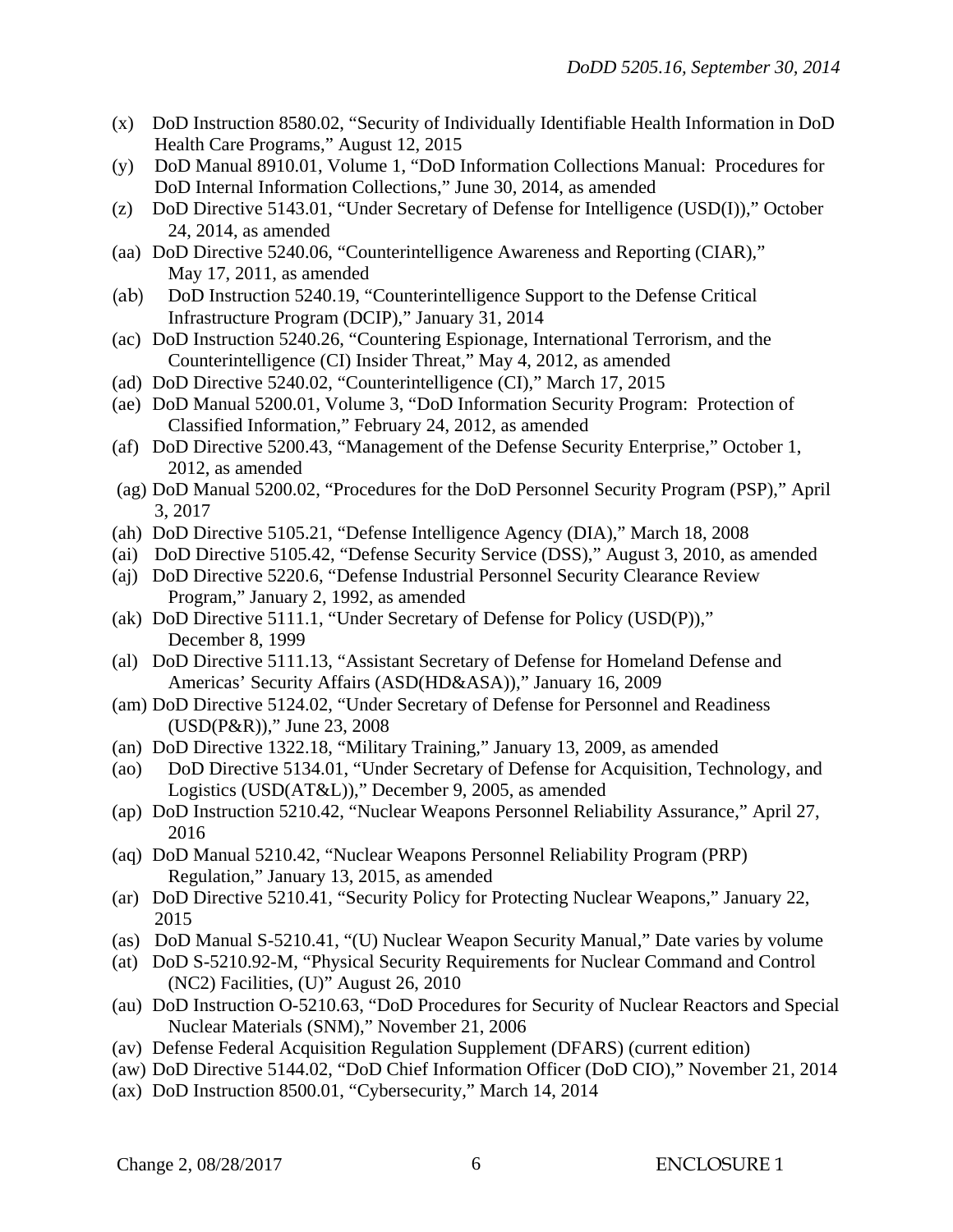- (ay) Deputy Secretary of Defense Memorandum, "Appointment as the Senior Official Charged with Overseeing Classified Information Sharing and Safeguarding Efforts on Computer Networks," January 26, 2012
- (az) DoD 5220.22-M, "National Industrial Security Program Operating Manual," February 28, 2006, as amended
- (ba) DoD Instruction 5505.17, "Collection, Maintenance, Use, and Dissemination of Personally Identifiable Information and Law Enforcement Information by DoD Law Enforcement Activities," December 19, 2012, as amended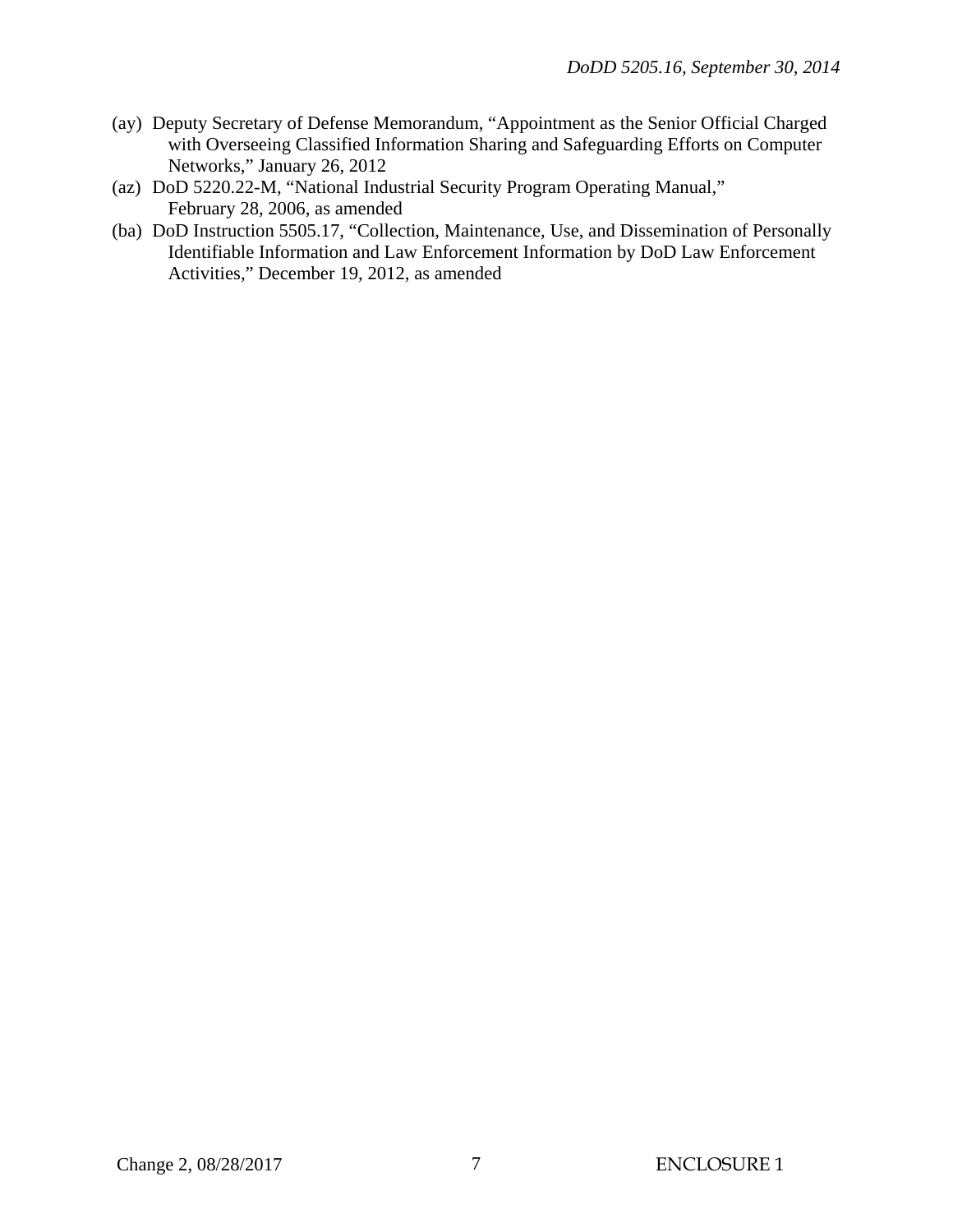#### ENCLOSURE 2

#### RESPONSIBILITIES

1. UNDER SECRETARY OF DEFENSE FOR INTELLIGENCE (USD(I)). In accordance with the responsibilities prescribed in DoDD 5143.01 (Reference (z)), DoDD 5240.06 (Reference (aa)), DoDI 5240.19 (Reference (ab)), DoDI 5240.26 (Reference (ac)), DoDD 5240.02, (Reference (ad)), Volume 3 of DoD Manual 5200.01 (Reference (ae)), and DoDD 5200.43 (Reference (af)), the  $USD(I)$ :

a. Serves as the senior official and principal civilian advisor to the Secretary of Defense on the DoD Insider Threat Program. In this role, the USD(I):

 (1) Provides management, accountability, and oversight of the DoD Insider Threat Program.

 (2) Recommends improvements on DoD insider threat activities to the Secretary of Defense pursuant to Reference (b).

 b. Develops and establishes policy, and oversees policy, strategy, plans, programs, required capabilities, and resources for DoD intelligence, CI, security, sensitive activities, and other intelligence and security-related matters as necessary to counter insider threats.

 c. Ensures that personnel security policies for reinvestigations, post-adjudicative investigations, continuous evaluation, referrals for action, suspensions, and continuing security responsibilities address insider threats in accordance with DoD Manual 5200.02 (Reference (ag)).

 d. Directs and facilitates the establishment of the DoD Insider Threat Management and Analysis Center (DITMAC) to perform the functions specified in paragraph 3.h. of this enclosure.

 e. In coordination with the Under Secretary of Defense for Policy (USD(P)), the DoD Chief Information Officer (DoD CIO), the Under Secretary of Defense for Personnel and Readiness (USD(P&R)), and other DoD Component heads as required:

 (1) Develops guidelines and procedures to implement the requirements specified in References  $(b)$ ,  $(e)$ ,  $(f)$ , and  $(h)$ .

 (2) Makes resource recommendations to the Secretary of Defense pursuant to References (b) and (z) in support of DoD insider threat activities.

 (3) Within 150 days of the effective date of this directive, develops procedures to implement the Insider Threat Program (e.g., the use of social media and the application of adjudication guidelines).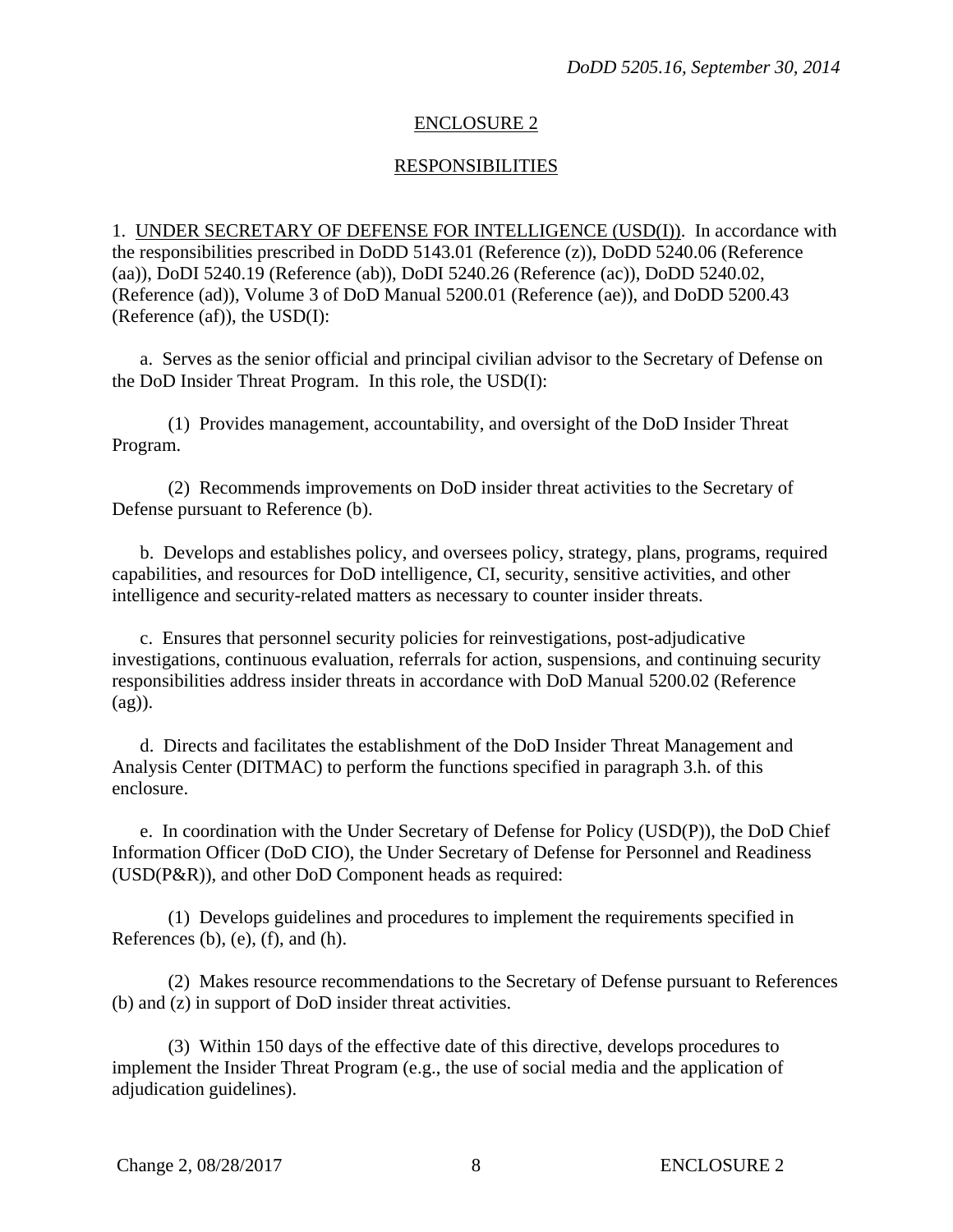f. Monitors and reports progress on implementing the DoD Insider Threat Program to the Secretary of Defense in accordance with Reference (b).

 g. Identifies and oversees a DoD insider threat working group in accordance with Reference (af), to implement the requirements listed in Reference (b).

 h. Provides a representative to departmental and interagency insider threat forums or intelligence and security forums engaged in countering insider threats.

 i. Provides appropriate input to the DoD CIO for the report listed in paragraph 8e of this enclosure.

 j. Consults with the Office of the General Counsel of the Department of Defense in developing and implementing this program.

2. DIRECTOR, DEFENSE INTELLIGENCE AGENCY (DIA). Under the authority, direction, and control of the USD(I), and in addition to the responsibilities in section 10 of this enclosure, the Director, DIA:

 a. Develops and recommends processes, procedures, and tools, to include the use of commercial-off-the-shelf technologies, to enhance the quality of DoD CI capabilities and activities to counter insider threats.

 b. Provides intelligence support to inform DoD civilian and military personnel management policy, as well as support to CI, cybersecurity, AT risk management, and security activities to counter insider threats, as authorized.

 c. Ensures that the cybersecurity program associated with the Joint Worldwide Intelligence Communications System provides effective security against unauthorized disclosure and similar insider threats in accordance with DoDD 5105.21 (Reference (ah)).

3. DIRECTOR, DEFENSE SECURITY SERVICE (DSS). Under the authority, direction, and control of the USD(I), and in addition to the responsibilities in section 10 of this enclosure, the Director, DSS:

 a. Conducts CI functional services for cleared defense industrial base (DIB) critical assets in coordination with the DoD Components; identifies intelligence gaps related to protecting DIB critical assets; and submits CI collection and production requirements to DIA and the intelligence sector Critical Infrastructure Assurance Officer (CIAO) in accordance with Reference (ab).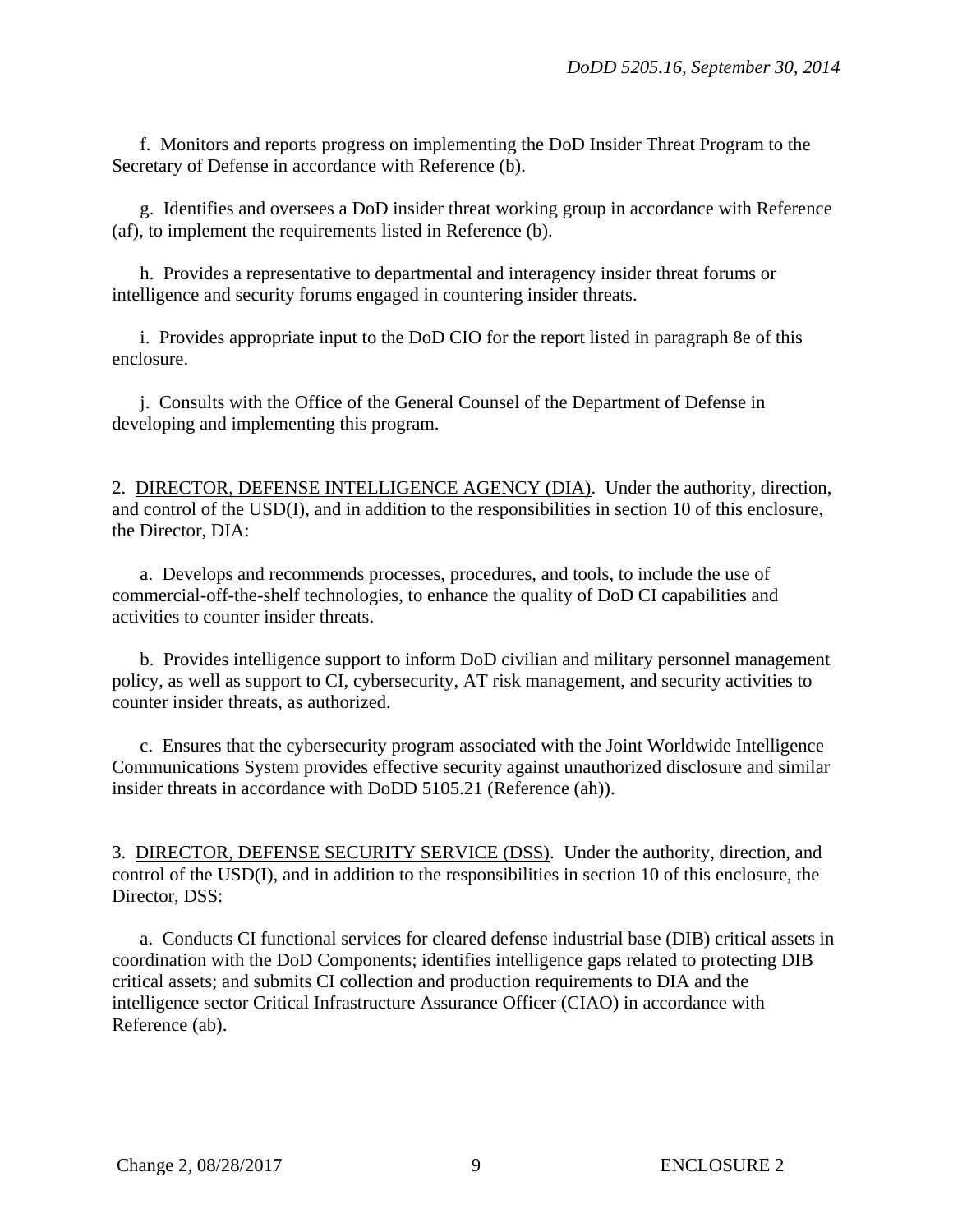b. Develops requirements and requests for threat assessments for DIB critical assets. Provides industrial security threat information and CI-related information to CI organizations supporting the DIB pursuant to Reference (ab).

c. Monitors DIB security, threats, suspicious incidents, and countermeasures implementation in coordination with the Assistant Secretary of Defense for Homeland Defense and Global Security (ASD(HD&GS)), the Military Department Counterintelligence Operations, and the Director, Defense Contract Management Agency (DCMA). As appropriate, notifies the Director, DCMA, the appropriate DoD Component head, ASD(HD&GS), supporting CI support official, intelligence sector CIAO, and the Director, DIA, when changing conditions could result in an increased risk to DoD resources.

d. Incorporates insider threat education and awareness material into DSS security education and training programs provided to DoD Components and cleared DoD contractors.

 e. Provides oversight, training, and guidance in accordance with DoDD 5105.42 (Reference (ai)) to cleared contractors regarding insider threats.

 f. Provides a representative to departmental and interagency forums engaged in countering insider threats.

 g. In coordination with the DoD Consolidated Adjudications Facility (DoD CAF), ensures prompt actions are taken in accordance with DoDD 5220.6 (Reference (aj)) to suspend eligibility for access to classified information when DSS or DoD CAF receives information that there is a reasonable basis for concluding that continued access to classified information by cleared contractor personnel poses a threat to national security.

h. Establishes and oversees the operation of the DITMAC. The DITMAC will:

(1) Consistent with paragraph 1.a., oversee the mitigation of insider threats to DoD and U.S. Government installations, facilities, personnel, missions, or resources.

(2) Assess enterprise-level risks, refer recommendations for action, synchronize responses, and oversee resolution of identified issues on the insider threats listed in paragraph  $3.h.(1)$ .

(3) Develop enterprise-level risk reporting criteria (thresholds) to facilitate component reporting of potential threat information and assess the effectiveness of actions taken by reporting elements to address, mitigate, or resolve the threat posed to DoD missions and resources.

(4) Support the Office of the USD(I) in establishing standards to ensure that the DoD Insider Threat Program complies with applicable statutes, Executive orders, and other national and DoD regulations and policies that specify insider threat program requirements.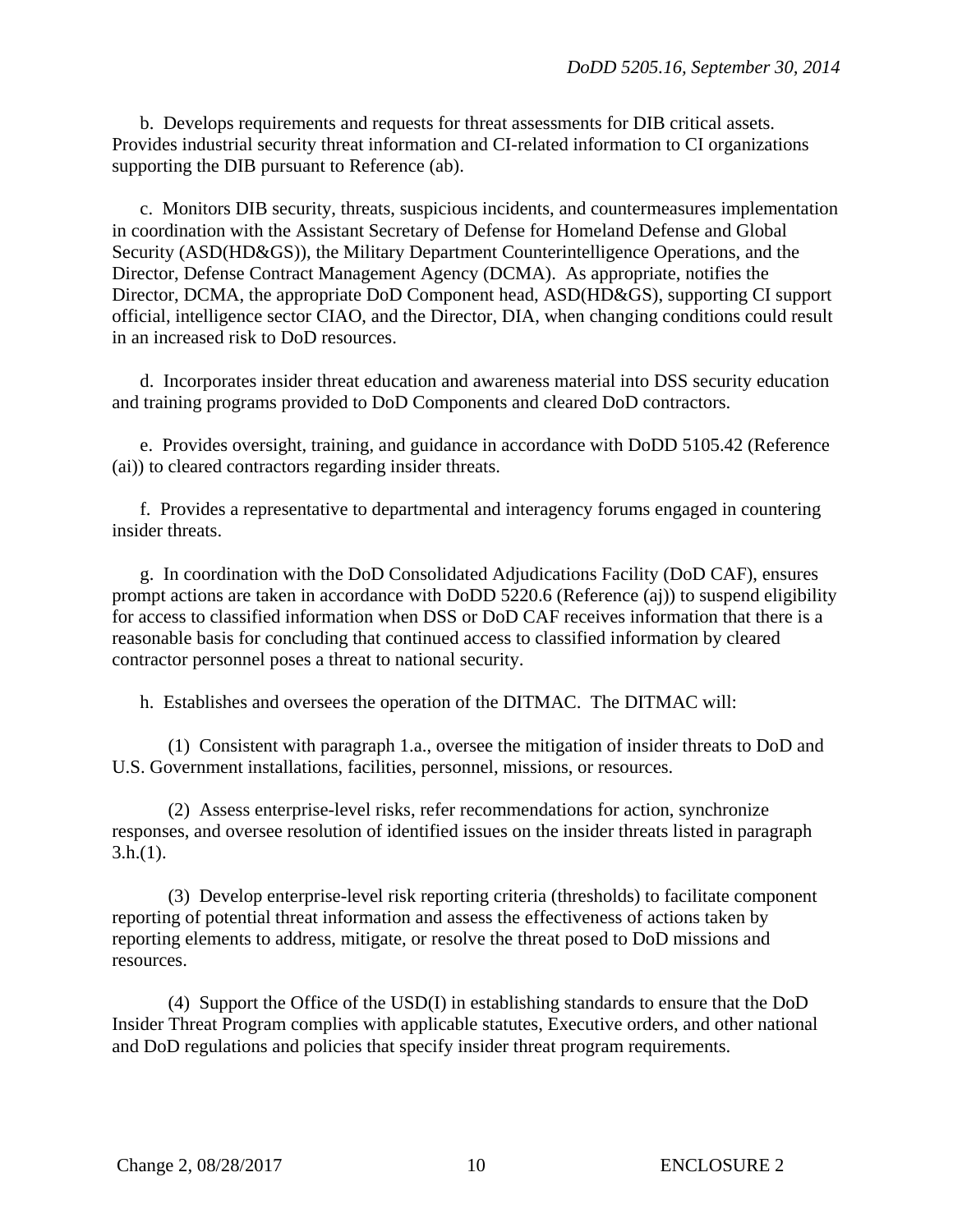(5) Provide a single repository for enterprise-level DoD insider threat-related information.

(6) Promote the collaboration and sharing of insider threat information among DoD Components.

4. USD(P). The USD(P) facilitates staff assistance and necessary support to the USD(I), the DoD CIO, the USD(P&R), and other OSD Component heads to implement the standards of References (b) and (e) in accordance with DoDD 5111.1 (Reference (ak)).

5. ASD(HD&GS). Under the authority, direction, and control of the USD(P) and in accordance with DoDD 5111.13 (Reference (al)), the ASD(HD&GS):

a. Participates in departmental and interagency forums engaged in countering insider threats.

 b. Evaluates and develops DoD AT and other applicable policies, including AT risk management, to ensure they fully address insider threats to DoD personnel and resources.

c. Collaborates with the  $USD(I)$ , the  $USD(P\&R)$ , and the DoD CIO to develop guidelines and procedures for the implementation of requirements contained in References (b), (e), (f), and (h).

 d. Provides appropriate input to the DoD CIO for the report listed in paragraph 8e of this enclosure.

 e. Provides appropriate input to the USD(I) for the report listed in paragraph 1e of this enclosure.

#### 6. USD(P&R). The USD(P&R):

 a. Develops policy identifying the types of civilian and military personnel management information that will be shared with the DoD Insider Threat Program as it relates to countering insider threats in accordance with Reference (b) and DoDD 5124.02 (Reference (am)).

 b. Collaborates with the USD(I), the USD(P), and the DoD CIO to develop guidelines and procedures for the implementation of requirements contained in References (b) and (e).

 c. Ensures the integration of insider threat education and awareness training efforts into overall military training and training transformation initiatives in accordance with DoDD 1322.18 (Reference (an)).

 d. Provides a representative to departmental and interagency forums engaged in countering insider threats.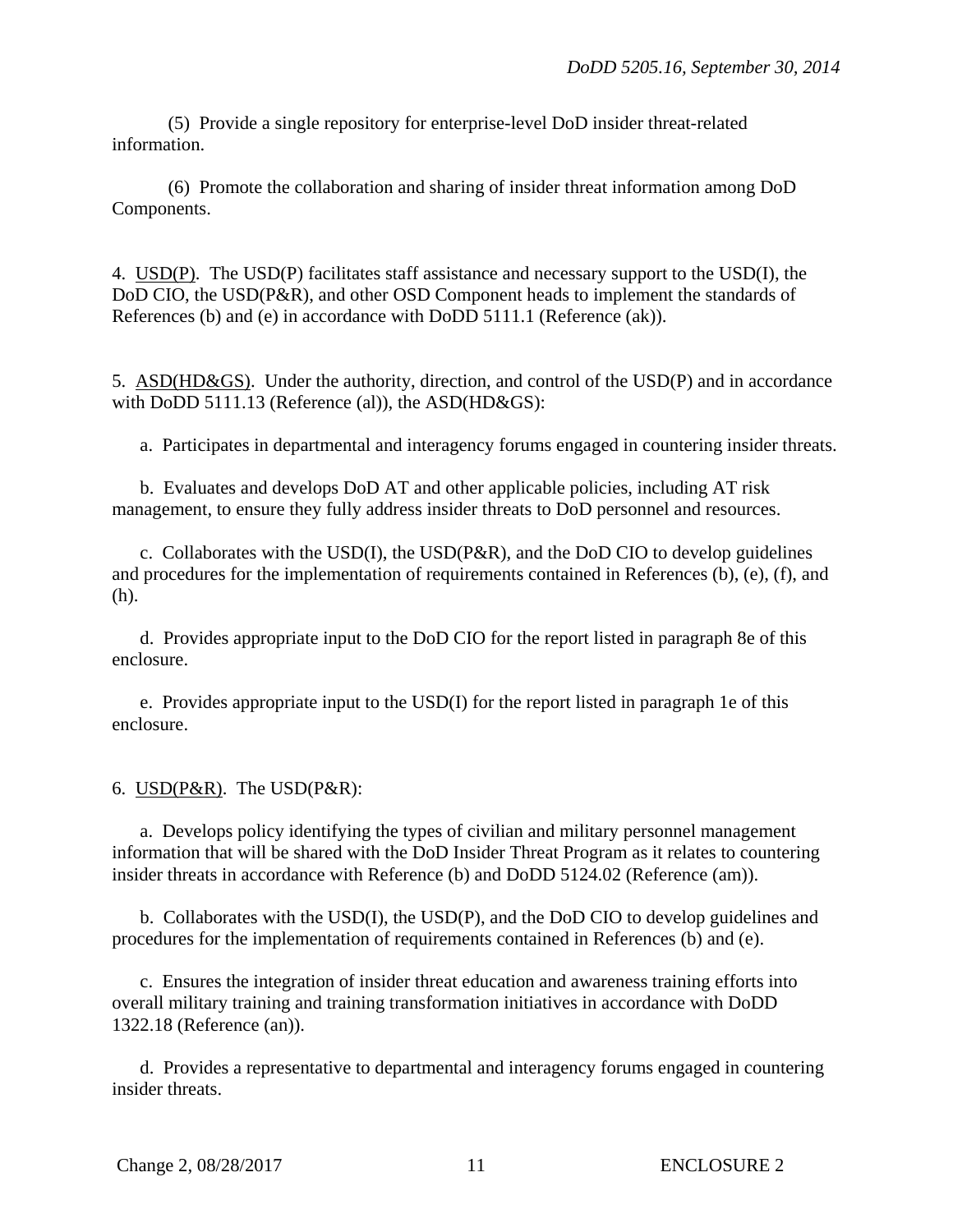e. Provides input to the DoD CIO for the report listed in paragraph 8e of this enclosure.

f. Provides input to the USD(I) for the report listed in paragraph 1e of this enclosure.

## 7. UNDER SECRETARY OF DEFENSE FOR ACQUISITION, TECHNOLOGY, AND LOGISTICS (USD(AT&L)). In accordance with DoDD 5134.01 (Reference (ao)), the USD(AT&L):

a. Advises the DoD Components on the requirements of insider threat policies as related to the nuclear enterprise and the Nuclear Weapons Personnel Reliability Program in accordance with DoDI 5210.42, DoD Manual 5210.42, DoDD 5210.41, DoD Manual S-5210.41, DoD S-5210.92-M and DoDI O-5210.63 (References (ap) through (au)).

b. Develops policy or amends the Defense Federal Acquisition Regulation Supplement (Reference (av)) and develops contract clauses to ensure DoD contracts impose uniform insider threat program requirements.

c. Provides research, development, test and evaluation support for potential material solutions.

8. DoD CIO. In accordance with DoDD 5144.02 (Reference (aw)) and DoDI 8500.01 (Reference (ax)), the DoD CIO:

 a. Develops and implements policy and strategy, to include audit and user activity monitoring standards, to counter insider threats on DoD information networks in accordance with References (e) through (h).

b. Collaborates with the USD(I), USD(P), and USD( $P\&R$ ) to develop guidelines and procedures for the implementation of the requirements contained in References (b), (e), (f), and (h).

c. Incorporates insider threat education and awareness into annual cybersecurity training.

 d. Provides a representative to departmental and interagency forums engaged in countering insider threats.

 e. Oversees DoD Component self-assessments on DoD compliance with policies and standards issued pursuant to Reference (e) and reports the results of these self-assessments to the Senior Information Sharing and Safeguarding Steering Committee in accordance with Deputy Secretary of Defense memorandum (Reference (ay)).

 f. Facilitates independent assessments of the implementation of DoD Insider Threat Program in accordance with References (b) and (e).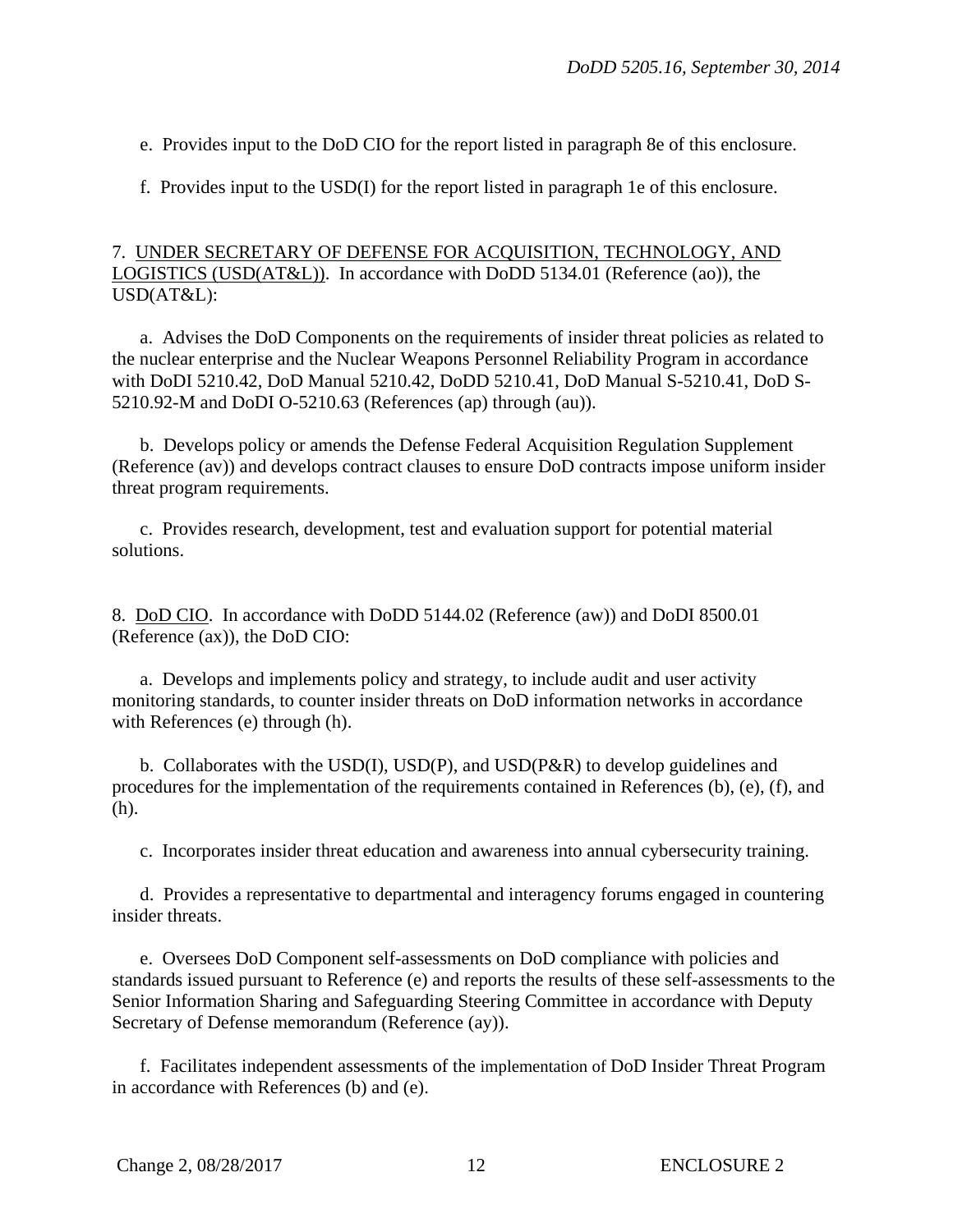g. Provides appropriate input to the USD(I) for the report listed in paragraph 1e of this enclosure, pursuant to the requirements specified in Reference (b).

## 9. DEPUTY CHIEF MANAGEMENT OFFICER (DCMO) OF THE DEPARTMENT OF DEFENSE. The DCMO:

 a. Establishes policy and oversees its implementation to ensure compliance with all laws and regulations regarding privacy and civil liberties, in accordance with References (m) through (o).

 b. Establishes policy and operating procedures regarding appropriate protections for privacy and civil liberties for use by the OSD and DoD Component heads in the execution of their responsibilities under the DoD Insider Threat Program.

 c. Ensures that the DoD CAF provides actionable information regarding insider threats to the USD(I) and promptly initiates actions to review eligibility for access to classified information or eligibility for a sensitive National Security position. Pursuant to Reference (aj), DoD CAF will also ensure prompt action, in coordination with DSS, to suspend eligibility for access to classified information when DSS or DoD CAF receives information that continued access to classified information by cleared contractor personnel poses a threat to national security.

 d. Advises the DoD Components on the requirements of Reference (p) for the handling of PII derived from intelligence sources in the establishment and implementation activities of the DoD Insider Threat Program.

10. DoD COMPONENT HEADS. The DoD Component heads:

 a. Implement the minimum standards for Executive Branch insider threat programs listed in Reference (b) in accordance with the DoD implementation plan prescribed in paragraph 1e(1) of this enclosure.

 b. Establish or maintain a multi-disciplinary threat management capability to conduct and integrate the monitoring, analysis, reporting, and response to insider threats. Establish procedures for a multi-disciplinary threat management capability that:

(1) Complies with References (m) and (s), and all other applicable laws and DoD policies.

(2) Includes the ability to share relevant LE, civilian and military personnel management, mental health, cybersecurity, security, and CI information with commanders (or civilian equivalents) Component-wide.

c. Facilitate timely, informed decision-making by ensuring the following subject matter expertise and multi-disciplinary capabilities are readily available to all commanders (or civilian equivalents):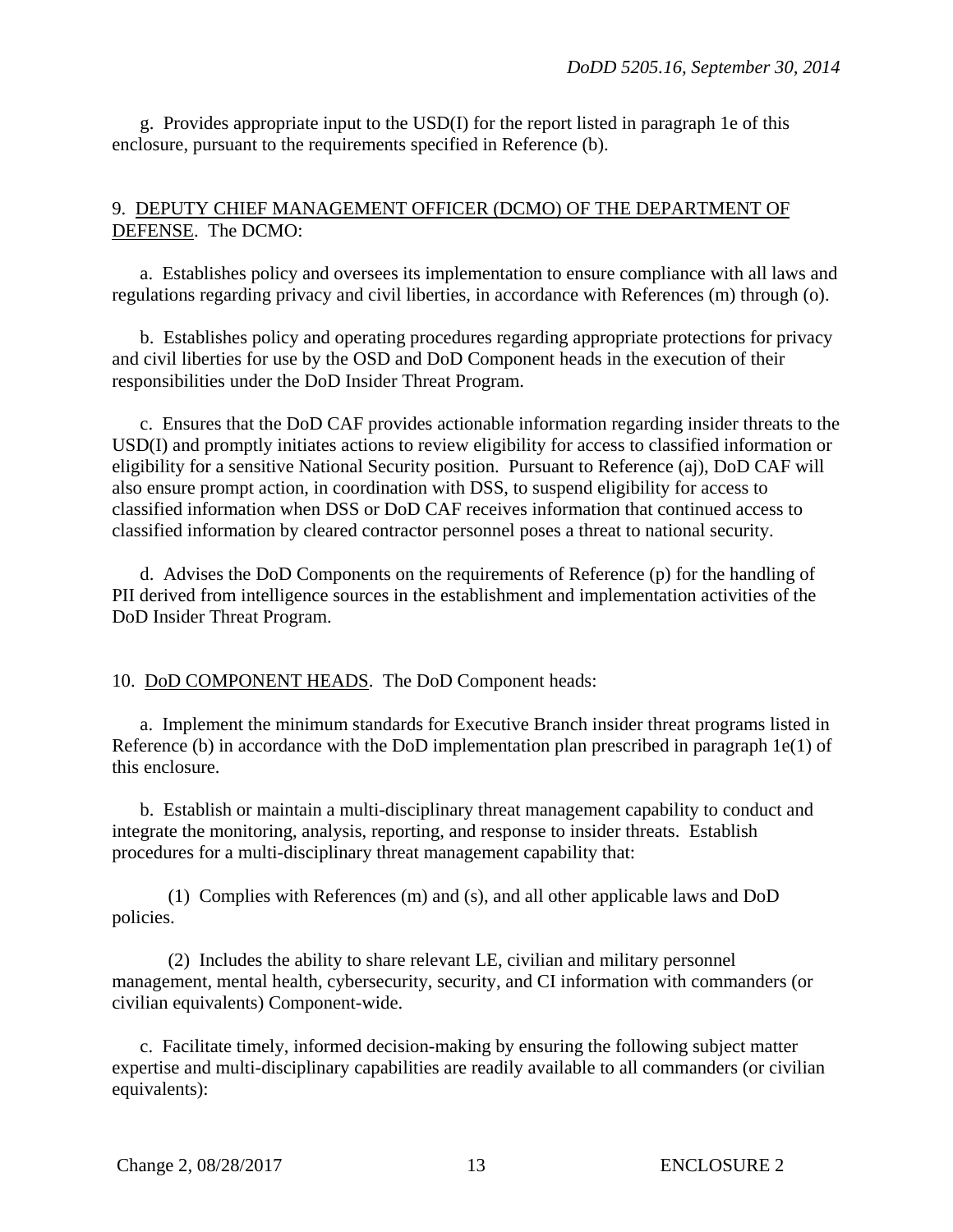(1) LE.

(2) CI.

- (3) Mental health.
- (4) Security.
- (5) Civilian and military personnel management.
- (6) Legal.
- (7) Cybersecurity.

 d. Establish Component insider threat management forums to monitor implementation of this directive.

 e. Verify insider threat program implementation and policy conformance by contractors and other non-DoD entities that have authorized access to DoD resources as required by contract or agreement pursuant to DoD 5220.22-M (Reference (az)).

f. Incorporate insider threat education and awareness into annual CIAR training in accordance with References (aa) and (ad).

 g. Provide a representative to departmental and interagency forums engaged in countering insider threats.

h. Provide information to the USD(I) for the report listed in paragraph 1f of this enclosure.

i. Provide input to the DoD CIO for the report listed in paragraph 8e of this enclosure.

11. SECRETARIES OF THE MILITARY DEPARTMENTS. In addition to the responsibilities in section 10 of this enclosure, the Secretaries of the Military Departments evaluate their LE policies and operating procedures to ensure they address the information sharing requirements prescribed in DoDI 5505.17 (Reference (ba)).

#### 12. COMMANDER, UNITED STATES STRATEGIC COMMAND (CDRUSSTRATCOM). In addition to the responsibilities in section 10 of this enclosure, and in coordination with the Commander, United States Cyber Command, the CDRUSSTRATCOM coordinates with the DoD CIO through the Chairman of the Joint Chiefs of Staff concerning actions to counter insider threats on DoD information networks.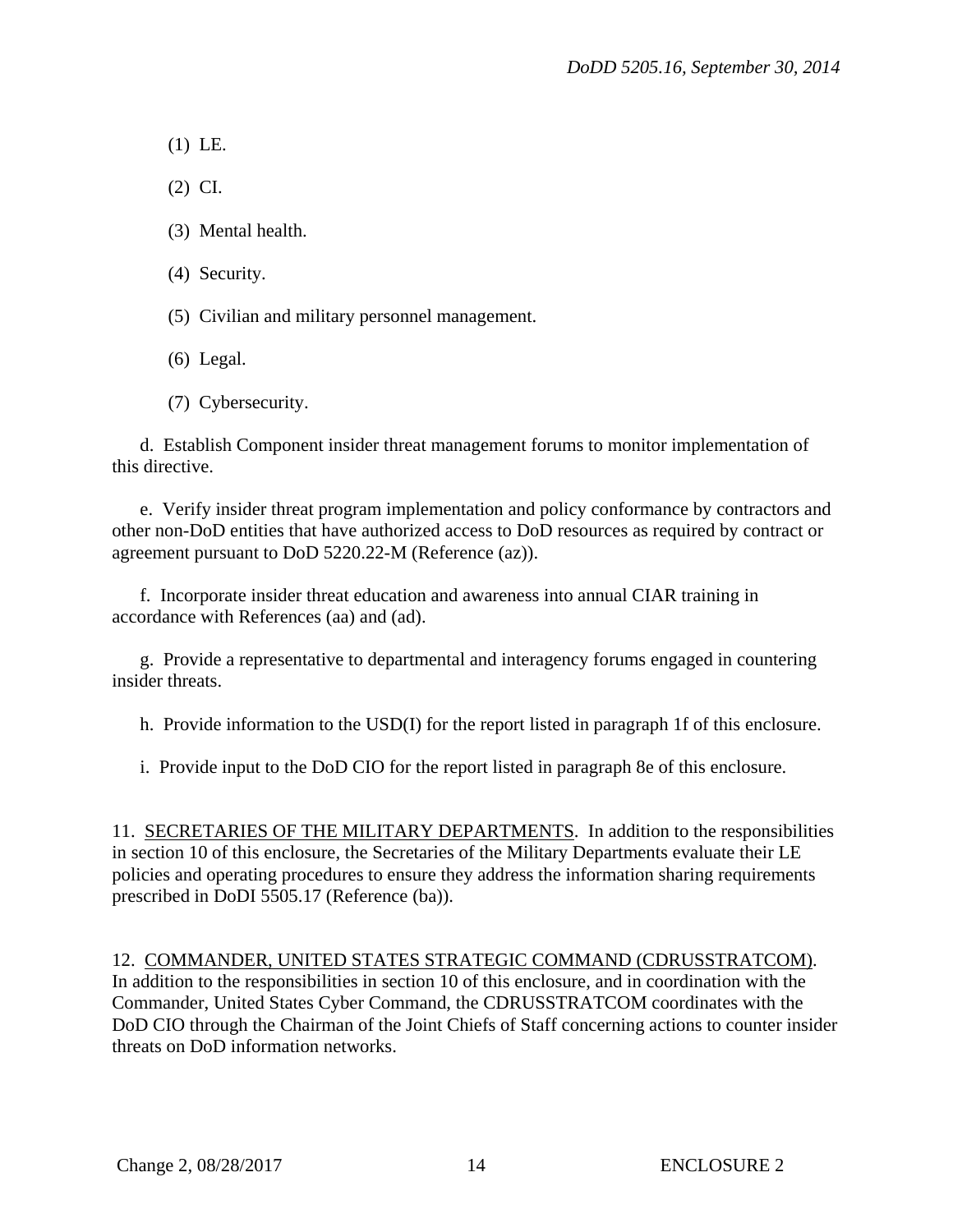# **GLOSSARY**

# PART I. ABBREVIATIONS AND ACRONYMS

| AT                   | Antiterrorism                                                  |
|----------------------|----------------------------------------------------------------|
| $ASD(HD\&GS)$        | Assistant Secretary of Defense for Homeland Defense and Global |
|                      | Security                                                       |
|                      |                                                                |
| <b>CDRUSSTRATCOM</b> | Commander, United States Strategic Command                     |
| CI                   | Counterintelligence                                            |
|                      |                                                                |
| <b>DCMA</b>          | <b>Defense Contract Management Agency</b>                      |
| <b>DCMO</b>          | Deputy Chief Management Officer                                |
| <b>DIA</b>           | Defense Intelligence Agency                                    |
| <b>DIB</b>           | defense industrial base                                        |
| <b>DITMAC</b>        | DoD Insider Threat Management and Analysis Center              |
| DoD CAF              | DoD Consolidated Adjudications Facility                        |
| DoD CIO              | DoD Chief Information Officer                                  |
| <b>DoDD</b>          | <b>DoD</b> Directive                                           |
| DoDI                 | DoD Instruction                                                |
| <b>DSS</b>           | <b>Defense Security Service</b>                                |
|                      |                                                                |
| E.O.                 | Executive order                                                |
|                      |                                                                |
| PII                  | personally identifiable information                            |
|                      |                                                                |
| U.S.C.               | <b>United States Code</b>                                      |
| USD(AT&L)            | Under Secretary of Defense for Acquisition, Technology, and    |
|                      | Logistics                                                      |
| USD(I)               | Under Secretary of Defense for Intelligence                    |
| USD(P)               | Under Secretary of Defense for Policy                          |
| USD(P&R)             | Under Secretary of Defense for Personnel and Readiness         |